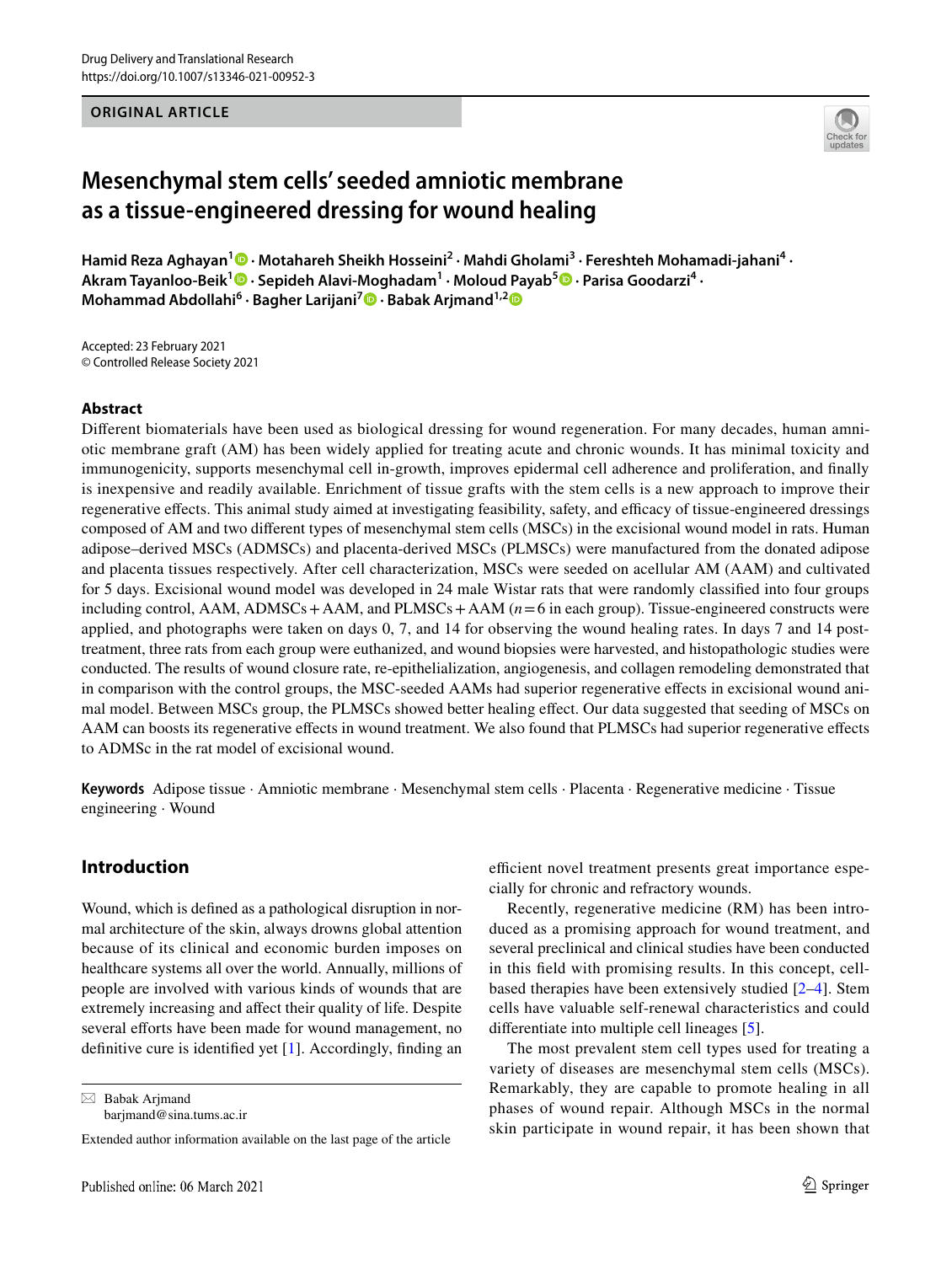using MSCs derived from other sources like bone marrow (BM), adipose tissue, placenta, cord blood, hair follicle, and umbilical cord can be helpful [[6](#page-9-4), [7](#page-9-5)]. MSCs produce growth factors, cytokines, and extracellular matrix and promotes the migration of other cells [[8\]](#page-9-6). BM is considered as the most commonly used source for MSC derivation, but there are some limitations to its accessibility and the quantity of sample and the resulting expanded cells [[9\]](#page-9-7). Therefore, some alternative sources have been introduced recently. Adipose tissue is nominated as one of the more accessible and less invasive sources that can be harvested in large quantities during lipoaspiration surgery. Adipose tissue–derived MSCs (ADMSCs) are multipotent stem cells with the least ethical concerns and possess characteristics similar to those derived from BM. A high yield of stem cells with minimal donor morbidity during the harvest is the plus points of the ADMSCs  $[9-11]$  $[9-11]$ . Perinatal tissues which are another valuable source of potent MSCs can be used for allogeneic transplantation. They can be harvested in large quantities through a non-invasive procedure from waste products of pregnancy [\[12](#page-9-9)]. PLMSCs have been shown to provide a more homogeneous and primitive population with

a higher proliferative rate compared with other sources. A greater number of PLMSCs can be obtained in fewer subcultures which is a remarkable characteristic. It can cause a reduction in the risk of cell senescence and the occurrence of the aging phenotype. Actually, cell senescence is an essential parameter that should be taken into account in cell therapy [[13\]](#page-9-10). These allogeneic sources of stem cells allow manufacturing "off-the-shelf" cell-based products to treat more patients with lower costs and easier commercialization. Despite the remarkable characteristics of stem cells, their function can be improved by combination with the tissueengineered scafolds.

Tissue-engineered skin substitutes have suggested a new treatment modality for chronic and refractory wounds. Different natural and synthetic biomaterials have been successfully used alone or in combination with stem cells as dermal matrix substitutes [\[14](#page-9-11)]. AM is a natural biomaterial that has been widely applied for accelerating the wound healing process. Despite the medical application of AM dates back to the year 600 BC, in 1910, J.S. Davis published the frst report of fresh AM transplantation in wound treatment [\[15](#page-9-12)]. According to the more recent publications, anti-infammatory characteristics of the AM are demonstrated for both cellular and acellular form. In infammatory conditions like wounds, secretion of diferent factors by amniotic epithelial cells cause inhibitory efects on T and B lymphocyte proliferation and neutrophil and macrophage chemotactic properties. Moreover, AM has been shown to bind the T lymphocytes along with other leukocytes to prevent them from participating in the inflammatory process  $[16]$  $[16]$ . AM is a biodegradable scaffold that can facilitate tissue-formation process and stimulate cell attachment, proliferation, and diferentiation. It has minimal toxicity and immunogenicity, supports mesenchymal cell ingrowth, improves epidermal cell adherence and proliferation, and fnally an inexpensive and available source. It has been suggested that the addition of MSCs to AM can improve its regenerative properties [\[17](#page-9-14)[–20\]](#page-9-15).

It is worthy to note that majority of wound healing researches have investigated the allogeneic and autologous transplantation of MSCs from more conventional sources like bone marrow [[21](#page-9-16)]. Herein, we studied the xenotransplantation of MSCs derived from two diferent sources as more available and non-invasive ones. Accordingly, the present study is aimed at a comparative assessment of feasibility, safety, and efficacy of a tissue-engineered product with combination of AM and two diferent types of MSCs in the excisional wound model in rats.

# **Materials and methods**

### **Ethical considerations**

Animal studies and stem cell experiments were fulflled according to the codes of ethics, declared by Iran National Committee for Ethics in Biomedical Research ([https://ethics.](https://ethics.research.ac.ir) [research.ac.ir\)](https://ethics.research.ac.ir). Written informed consent was obtained from adipose and placenta tissue donors according to procedures approved by the Ethics Committee of Tehran University of Medical Sciences, Tehran, Iran. Because of minimizing animal sufering, we tried to reduce the number of animals used in this research. Furthermore, to facilitate future clinical translation, good manufacturing practice (GMP) compliant protocols were applied for PLMSCs, ADMSCs, and AM manufacturing [\[22–](#page-10-0)[24\]](#page-10-1).

#### **Tissue procurement**

All tissues were procured from healthy donors according to our donor's eligibility criteria. In addition to routine donor screening, at the time of donation, a blood sample was taken for laboratory tests. The presence of HIV, HBV, HCV, CMV, EBV, HTLV, and venereal diseases was assessed by appropriate laboratory tests. Adipose tissue was harvested from residues of lipoaspiration surgery  $( $40$  years old), and$ placenta tissue was harvested from full-term (>38 weeks) caesarian section delivery.

#### **MSC isolation and expansion**

#### **Isolation and culture of ADMSCs**

ADMSCs were isolated and cultured according to our previously established protocol with some modifcations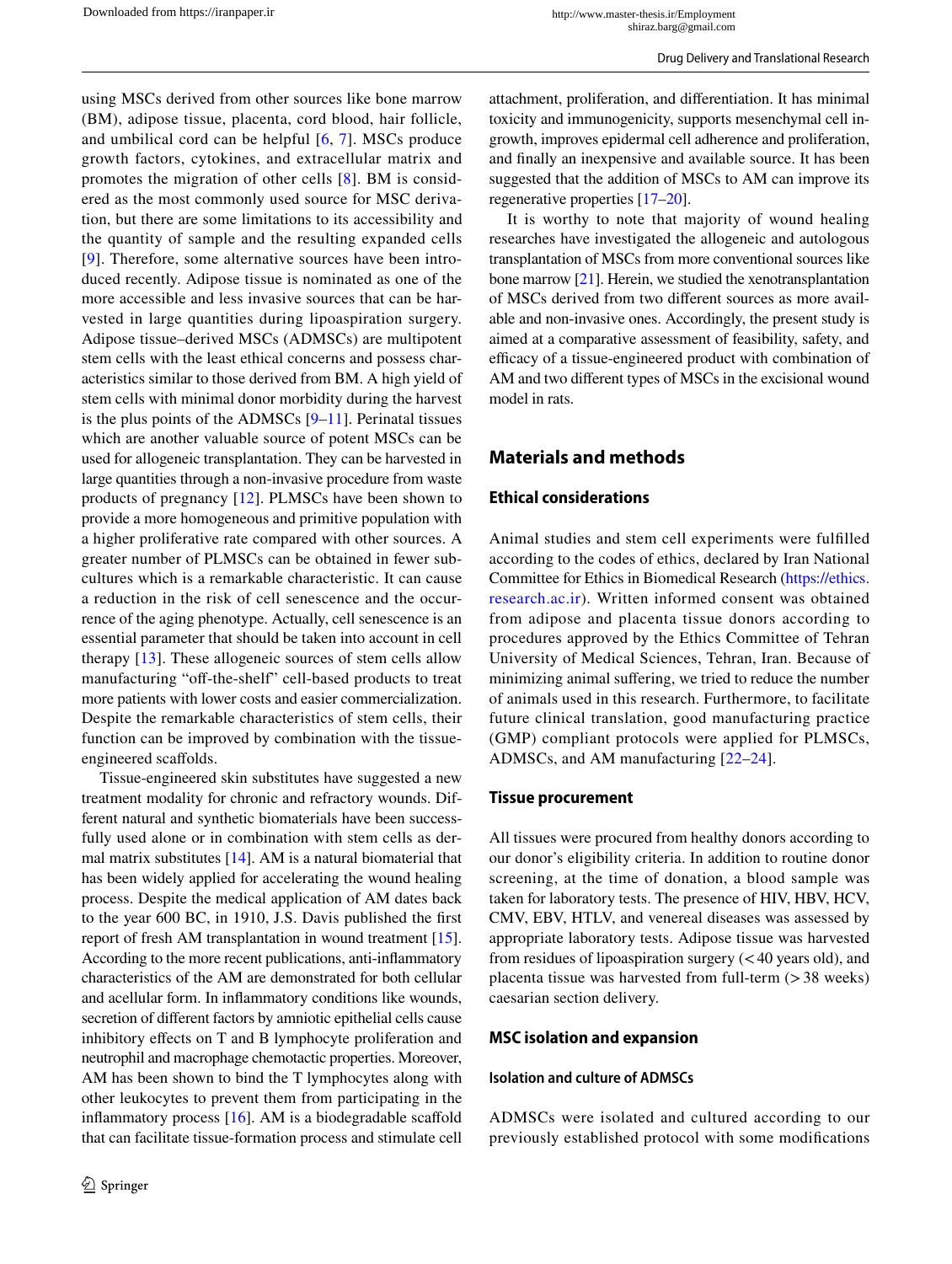[[23](#page-10-2)]. Briefly, adipose tissues were washed thoroughly with Dulbecco's phosphate-buffered saline (DPBS; Biowest, France) and then cut into small pieces. Tissue fragments were digested using Collagenase CLSAFA/AF (Worthington, USA) at 37 °C for 60 to 90 min. Tissue digest was washed twice in sterile DPBS, and the stromal vascular fraction (SVF) isolated by centrifugation (400×*g* for 10 min). After counting and viability assessment, the SVF was seeded into culture fasks containing low-glucose Dulbecco modifed Eagle medium (DMEM-LG; Biowest, France), supplemented with 5% human platelet lysate (hPL; PLBioscience, Germany) and were incubated in  $CO<sub>2</sub>$ incubator (Memmert, Germany) at 37 °C, 5%  $CO<sub>2</sub>$ , and 95% humidity. To remove non-adherent cells, after 48 h of incubation, the culture media were changed. Culture media were refreshed twice per week. At 80 to 90% confuency, the ADMSCs were subcultured using TrypLE express (Invitrogen, USA) as dissociating enzyme. ADMSCs were expanded up to fve subcultures and were cryopreserved for future applications.

#### **Isolation and culture of PLMSCs**

PLMSCs were manufactured using our previously established protocol with some modifcations [[24](#page-10-1)]. Briefy, the fetal membrane was separated from the placenta and chorionic plate was cut to expose the placenta tissue. Pieces of chorionic villi and its surrounding tissue were harvested and thoroughly washed with DPBS (Biowest, France) to eliminate blood, then cut into small fragments and digested by Collagenase CLSAFA/AF (Worthington, USA) at 37 °C for 90 min. Tissue digest was diluted with cold DPBS and passed through a 100-µm cell strainer (Corning, USA). Centrifugation was performed to precipitate the isolated cells (300 g for 10 min). To enrich the mononuclear cell (MNC) fraction, the cell pellet was layered on Ficoll Paque Plus (GE Healthcare, USA) and centrifuged at 500×*g* for 20 min. MNCs were seeded into culture fasks containing culture media (DMEM+5% hPL) and incubated in  $CO_2$  incubator at 37 °C, 5%  $CO_2$ , and 95% humidity. After 72 h of incubation, non-adherent cells were washed out with changing the culture media. Culture media were changed twice per week and PLMSCs were subcultured at 70 to 80% confuency using TrypLE express (Invitrogen, USA). PLMSCs were expanded up to five subcultures and were cryopreserved for future applications.

#### **Cryopreservation of MSCs**

MSCs, at 90% confuency, were collected by enzymatic dissociation, centrifuged (200×*g*/5 min), resuspended in cryopreservation media (DMEM-LG +  $5\%$  hPL +  $10\%$ DMSO (WAK-Chemie, Germany)), and aliquoted into 2 ml cryovials (Corning, USA). The cryovials were put in a pre-cooled Mr. Frosty freezing container (Nalgene, Thermo Fisher Scientifc, USA) and stored in an ultralow temperature freezer (−80 °C, New Brunswick, USA) overnight. Then, the cryovials were removed from the container and transferred to the vapor phase of a liquid nitrogen tank (Statebourne Cryogenics, UK).

#### **MSC characterization**

#### **Multilineage differentiation of MSCs**

Osteogenic and adipogenic diferentiation were induced by StemPro® Osteogenesis and Adipogenesis diferentiation kits (Invitrogen, USA) according to the manufacturer's protocols. To demonstrate adipogenesis, MSCs were fxed after 14 days, in freshly prepared 4% paraformaldehyde solution (PFA) for 20 min at room temperature. Oil Red O (Sigma, USA) staining was performed to identify lipid deposition in diferentiated cells. For osteogenic induction, calcium deposition was examined in the PFA-fxed MSCs after 21 days with Alizarin Red S (Sigma, USA) staining.

#### **CD markers expression**

Surface marker expression (CD45, CD34, HLADR, CD105, CD73, and CD90) was evaluated by flow cytometry method (FACS Calibur, BD Biosciences, USA). MSCs at 5th subculture  $(0.8-1 \times 10^6 \text{ cells})$  were harvested, centrifuged, and re-suspended in 1 ml cold DPBS. The samples were transported on ice to the fow cytometry department of SABA Biomedical Co. (Tehran, Iran). Further procedures were performed based on their protocols.

### **Preparation of AM scaffold**

The acellular AM (AAM) was used to providing scaffold for MSCs seeding. AM was dissected from the harvested fetal membranes and washed three times with cold DPBS containing antibiotic-antimycotic solution (Biowest, France). AM processing was done according to our previously published protocol [[22\]](#page-10-0). Briefly, AM was spread over a sterile nitrocellulose sheet (epithelial side up) and cut into  $3 \times 3$  cm pieces. Each piece was transferred to a sterile polypropylene tube containing DMEM and glycerol (50% v/v) and cryopreserved at −80°C for future application. At the time of experiment, cryopreserved AM was thawed and washed three times with cold DPBS. To detach the epithelial cell layer, AM was incubated in 0.05% Trypsin-EDTA (Invitrogen, USA) at 37 °C for 30 min. Then, epithelial cells were removed by cell scraper (SPL, Korea) and multiple washing with DPBS. To neutralize the remaining trypsin, the prepared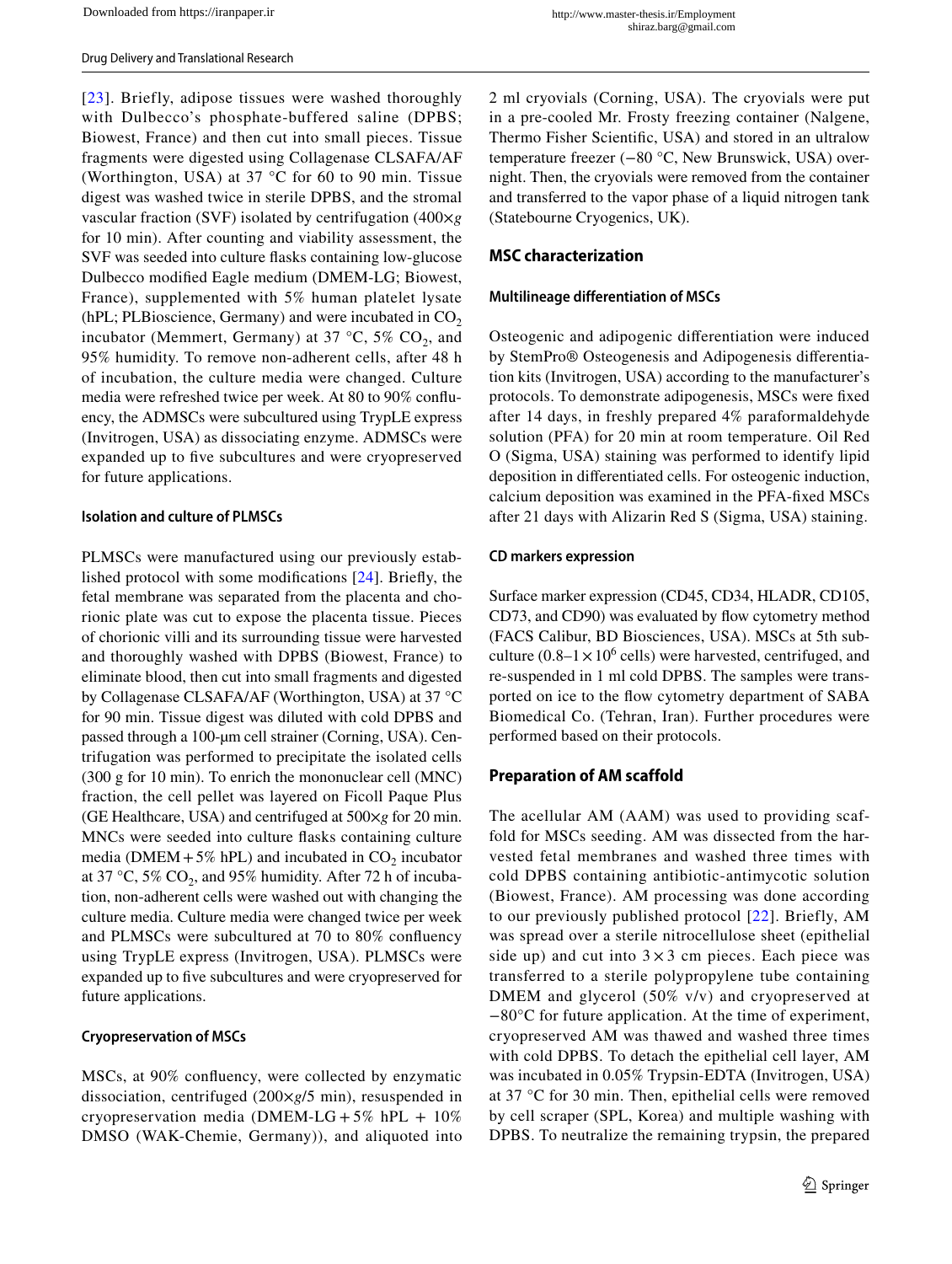AAM was transferred to a six-well culture plate containing DMEM  $+ 5\%$  hPL and incubated at 37 °C until the MSCs were ready for seeding. To confirm decellularization process, a control sample was fixed with 4% PFA and stained with hematoxylin.

### **Tissue‑engineered graft preparation**

ADMSCs and PLMSCs were thawed rapidly at 37 °C water bath and washed two times with culture media (centrifuged at 200×*g* for 5 min). The six-well culture plate was removed from the incubator, and AAMs were washed with DPBS. The MSCs were counted and resuspended in fresh culture media at a concentration of  $3 \times 10^4$  viable cells/ml. Each piece of AAM was seeded with 3 ml of cell suspension and incubated at 37 °C, 5%  $CO<sub>2</sub>$ , and 95% humidity. After 24 h, the culture media were changed, and samples of old media from each group were sent for microbiological studies. At day 5, the prepared tissue-engineered grafts were ready for transplantation. The grafts were packed in sterile polypropylene bottles containing cold PBS. Then, samples were transported on ice and maintained in wet ice temperature condition for maximum of 6 h. Before releasing the grafts, representative samples of each group were stained with hematoxylin and examined under microscope (Nikon, Japan) to confrm MSC adhesion. Furthermore, a representative sample of PLMSCs seeded AM was examined in each step of processing with scanning electron microscopy (SEM). Briefy, the samples (intact AM, AAM, and PLM-SCs + AAM) were immersed in Karnovsky's fxative at 4 °C for 90 min, washed twice in DPBS, dehydrated with increasing concentration of ethanol solution, and sent to the SEM laboratory for further processing.

### **Animal experimentation**

#### **Excisional wound splinting model**

Twenty-four male Wistar rats (Pasteur institute, Tehran, Iran; 9–10 weeks old, weighing 180–200 g) were enrolled in this study. They were put in individual cages at controlled temperature and humidity with a 12-h light-dark cycle, and also free availability to food and tap water were provided. Animal anesthesia was performed with an intraperitoneal injection of ketamine (100 mg kg<sup>-1</sup>) and xylazine (10 mg kg<sup>-1</sup>) that were purchased from Sigma-Aldrich (USA). After anesthesia, animals were randomly classified into four groups, and the excisional wound splinting model was created as previously described [[25\]](#page-10-3). In brief, the hairs of dorsal surface of rats were shaved after anesthetizing. A 10-mm Acu-Punch kit (Acuderm Inc., USA) was used to create a full-thickness excisional skin wounds on the dorsum of each rat. To prevent contraction, a donut-shaped silicone splint was fixed around the wounds with four interrupted sutures (6‐0 Ethilon Nylon Suture).

### **Tissue‑engineered graft transplantation**

After the preparation of wound healing model, rats were randomly divided into four groups including silicon sheet dressing as control  $(n=6)$ , AAM  $(n=6)$ , ADMSCs + AAM  $(n=6)$ , and PLMSCs + AAM  $(n=6)$ .

#### **Wound healing assessment**

**Rate of wound contraction** Photographs were taken using a mounted digital camera (COOLPIX B700, Nikon, Japan) on days 0, 7, and 14 post-intervention. Wound closure kinetics were identified using computer software Image-Pro Plus® V.6 (Media Cybernetics Inc., USA). Percentage wound contraction was calculated as previously described [[26](#page-10-4)] and shown as mean percentage of each group  $(\pm SD)$ .

**Histopathologic studies** Wound biopsies were collected from each group on 7  $(n=3)$  and 14 days  $(n=3)$  after intervention. Animals were euthanized, and biopsies were harvested and then quickly fixed in 10% neutral-buffered formalin. The fixed tissue samples processed, embedded in paraffin, and sectioned to 5-μm thickness. Finally, sections were stained with hematoxylin and eosin (H&E) and Masson's trichrome (MT). MT staining was used to identify the progression of collagen synthesis and matrix remodeling. Histopathological changes were examined under light microscope (Olympus, Japan) by independent observer. Epithelialization, collagen synthesis, neovascularization, granulation tissue formation, and inflammatory cell infiltration were evaluated in different groups, comparatively. The number of blood vessels and inflammatory cells (lymphocytes and neutrophils) was counted (For this reason, 5HPF-Magnification ×400 was counted, and the mean result provided). Regarding collagen content and related quantification method, the MT-stained tissue samples from the control and experimental groups were compared at day 14 posttreatment; the color settings in the Image-Pro Plus® V.6 (Media Cybernetics Inc., USA) was maintained between the samples to identify the green (mature collagen type 1-treatment groups) areas. Magnification ×200 was employed for evaluating the samples for this criterion, and the calculation was repeated for six microscopic fields. Finally, the average number of collagen content or collagen density (%) for these fields was then recorded.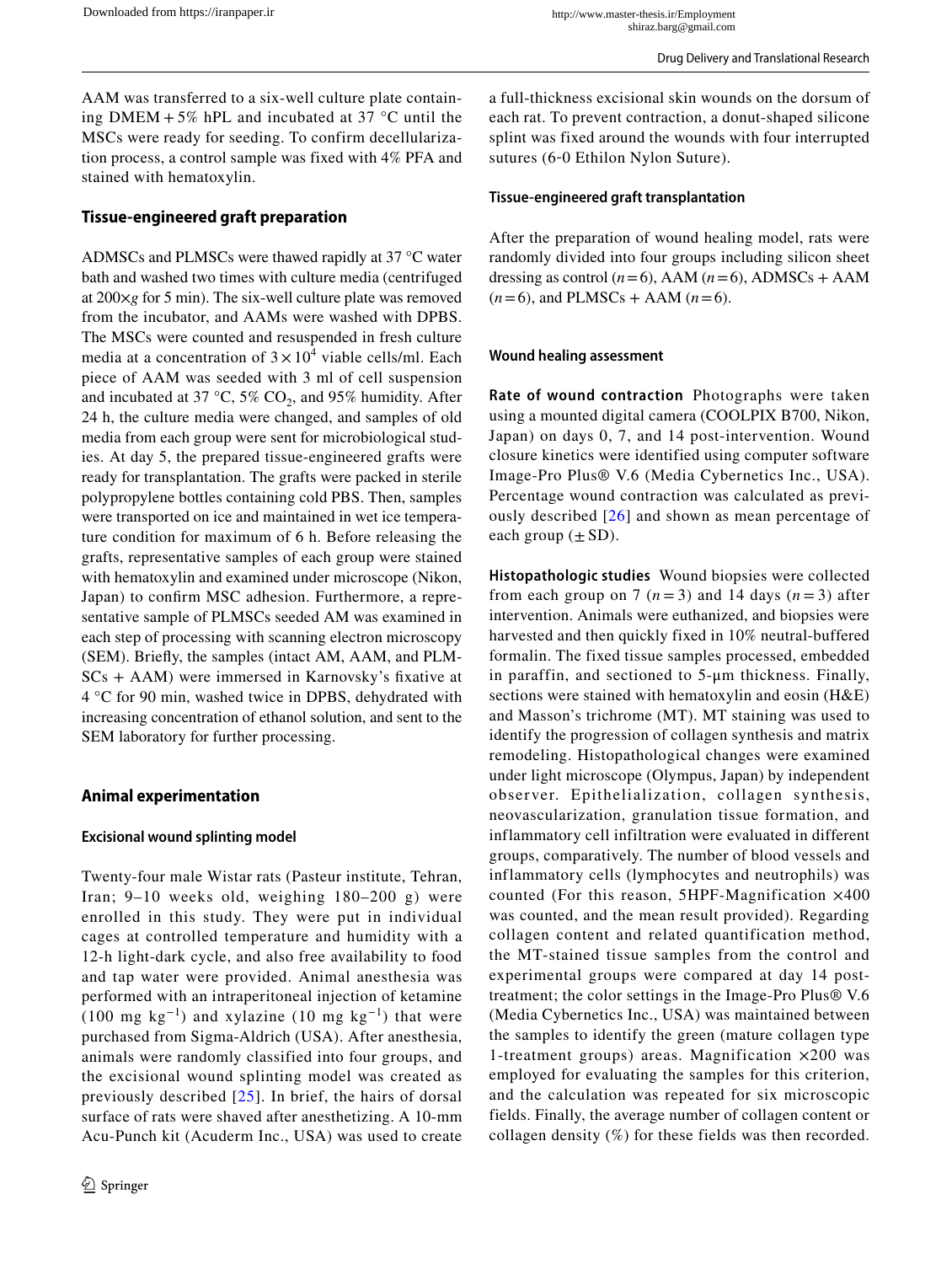Other collagen containing tissues (e.g., blood vessels) were not quantified by image processing software (area and percentage) and excluded by automatic color picker based on the color density. Epithelialization was also evaluated semi-quantitatively on 5-point scale including 0 (without new epithelialization),  $1(25\%)$ ,  $2(50\%)$ ,  $3$ (75%), and 4 (100%). The results were confirmed by a comparative analysis of one independent observer blinded to the treatment groups.

### **Statistical analysis**

Kruskal-Wallis analysis was used for comparing all results (SPSS 20.0 software, IBM, USA). Results with *P* values <0.05 were considered to be statistically signifcant.

# **Results**

#### **MSCs culture and characterization**

PLMSCs and ADMSCs were successfully isolated and expanded in vitro up to 5th subculture. Both MSCs showed typical spindle-shaped fbroblast-like morphology at frst subculture (Fig. [1a](#page-4-0)).

#### **Differentiation capacity**

PLMSCs and ADMSCs could be successfully diferentiated to adipocytes and osteocytes using appropriate induction media. Figure [1b](#page-4-0) illustrates the results of Oil Red O and Alizarin Red staining in both MSCs.



<span id="page-4-0"></span>**Fig. 1** ADMSC and PLMSC characterization. **a** MSCs at 5th subculture shows spindle shape morphology. **b** Alizarin Red S (osteogenesis) and Oil Red O (adipogenesis) staining. **c** Flow cytometry results of the CD markers expression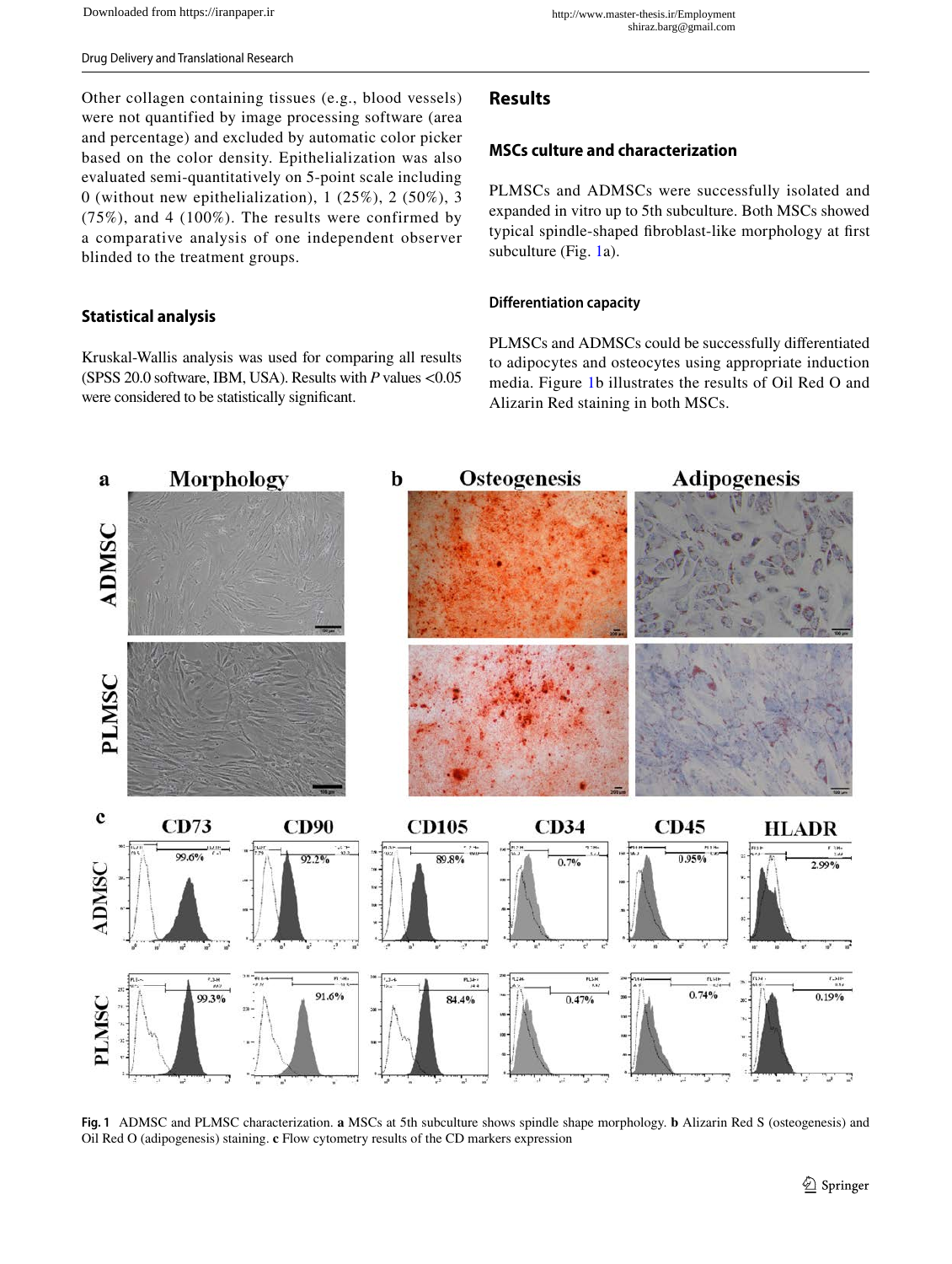### **Expression of CD markers**

Flow cytometry analysis of the MSCs surface markers demonstrated that both PLMSCs and ADMSCs were positive for CD105, CD73, and CD90 and negative for CD45, CD34, and HLA-DR (Fig. [1c](#page-4-0)).

### **MSCs seeding on acellular amniotic membrane**

The decellularization process of AMs was confirmed by hematoxylin staining. As shown in Fig. [2](#page-5-0)a, the epithelial cells have been successfully removed which resulted in acellular AM scaffold. PLMSCs and ADMSCs were successfully seeded on AAM and reached to appropriate confluency after 5 days. Figure [2](#page-5-0) demonstrates a representative sample of PLMSC-seeded AM in each step of processing stained with hematoxylin (Fig. [2a](#page-5-0)) and examined with SEM (Fig. [2](#page-5-0)b).

### **Wound healing assessment**

### **Rate of wound contraction**

Macroscopic changes of wound area in diferent groups from baseline (day 0) are shown in Fig. [3a](#page-6-0). On days 7 and 14, the highest wound contraction percentage was seen in PLMSCs + AAM group and the lowest in control group. Figure [3](#page-6-0)b illustrates the wound contraction percentage in all study groups at diferent time intervals. These results were not statically significant ( $P$  value  $> 0.05$ ).

### **Histopathological analysis**

Histopathologic study of the wounds was performed by H&E and TM staining, and representative microscopic images of each group are illustrated in Fig. [4.](#page-7-0) The histopathological assessment of control group on day 7 post-intervention

<span id="page-5-0"></span>

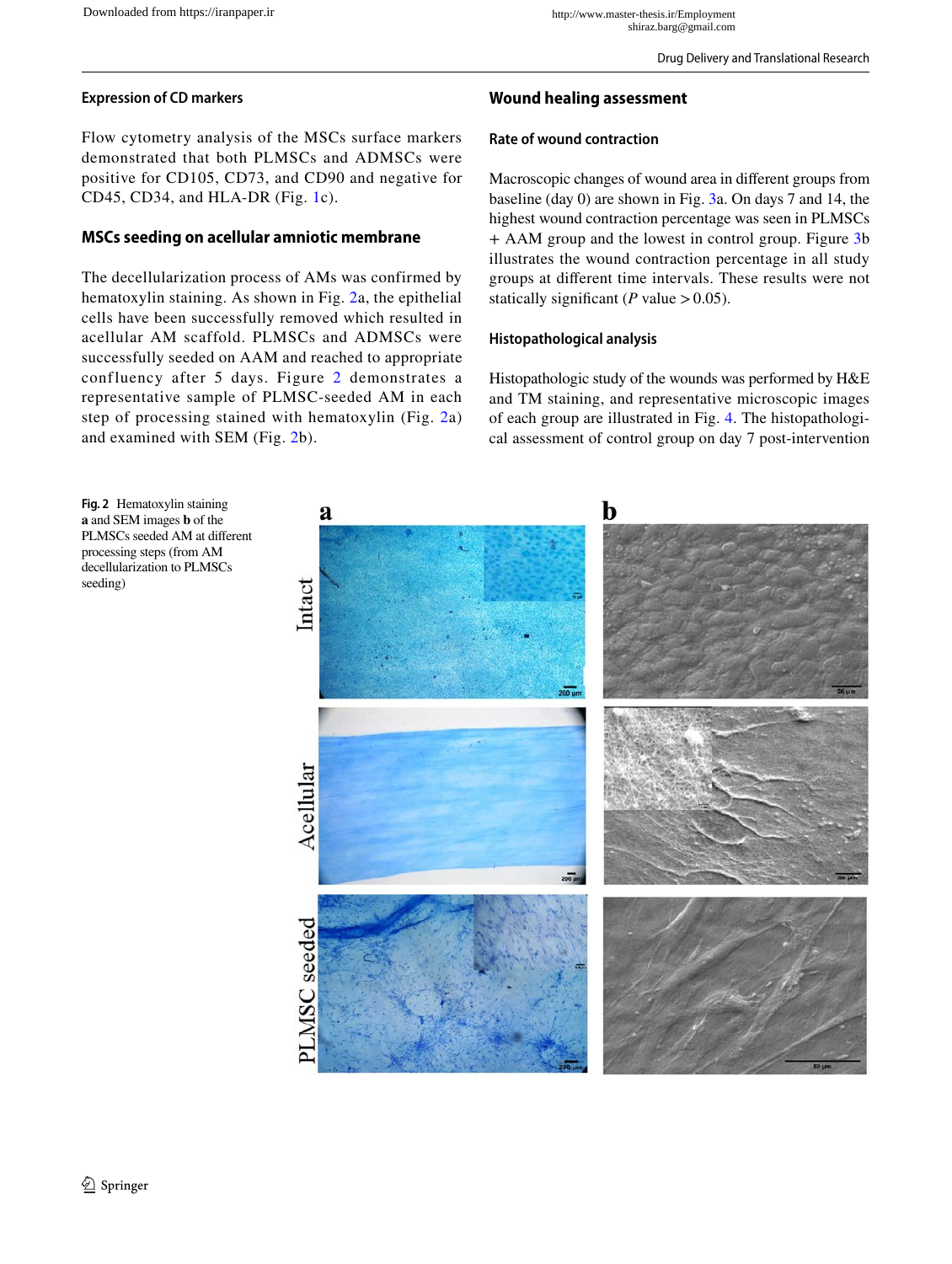

<span id="page-6-0"></span>**Fig. 3** In vivo wound healing process. **a** Wound contraction images on days 0, 7, and 14 in study groups. **b** Percentage of wound contraction on days post-surgery

presented polymorphonuclear infammatory cell (PMNs) infiltration and granulation tissue formation; however, wound covered by a crusty scab and epidermal layer has not been made. Analysis of the AAM group on day 7 showed a close similarity to the control group, i.e., a crusty scab covered the wound area without the epidermal formation, and the presence of infammation in the wound area was evident. Both ADMSCs + AAM and PLMSCs + AAM showed less infammation and higher collagen synthesis than the other groups. On day 14, islets of epithelial cells formed in the control group without forming an epithelial layer. While the thickness of the epithelial layer has not demonstrated signifcant changes on the day7, all treatment groups ( $AAM$ ,  $ADMSCs + AAM$ , and  $PLMSCs + AAM$ ) have shown a significant increase on day 14, but no signifcant alterations in the thickness of the dermis layer. The number of infammatory cells on day 14 was lower than day 7, and more collagen synthesis was seen. In AAM group, a thin layer of epithelium was formed, and mild infammation was observed. Histopathological assessments of ADMSCs + AAM revealed epidermal proliferation and forming epidermal layer on 14 days post-intervention. In PLMSCs + AAM, a considerable infammation reduction was seen in comparison with the others. Moreover, the micrographs of this group demonstrated regeneration of other skin appendages such as sebaceous glands (Fig. [4,](#page-7-0) black arrow head). This group presented more similarity to normal skin, by the thin epidermis and the appearance of normal rete ridges, normal thickness of skin layers, and the appearance of skin appendages. Table [1](#page-8-0) demonstrates the histomorphometric analysis results of epithelialization, angiogenesis, collagen deposition, thickness of epithelial and dermis layers, and number of infammatory cells in study groups. The lowest epithelialization score was seen in the control group and the highest in  $PLMSCs + AM-treated group.$  Collagen fibers were stained blue-green in the MT staining, and the intensity of this color matches the relative amount of deposited collagen fbers which reveals the promotion of collagen synthesis and regeneration. The results demonstrated that among the experimental groups, human  $PLMSCs + AM$  group had the greatest collagen synthesis. In contrast, the lowest collagen synthesis and deposition was seen in the control group. New blood vessel formation was more prominent in PLMSCs + AM and  $\angle$ ADMSCs + AM than the other groups.

### **Discussion**

Extensive deep dermal and full-thickness skin injuries are important challenges in dermatology and plastic surgery. They are usually involved in severe complications that need appropriate wound closure. However, current treatment modalities like diferent advanced dressing and skin grafts are accompanied to some difficulties due to the lack of suitable donor sites, poor skin quality, high costs, and scar formation. To facilitate wound healing process, some new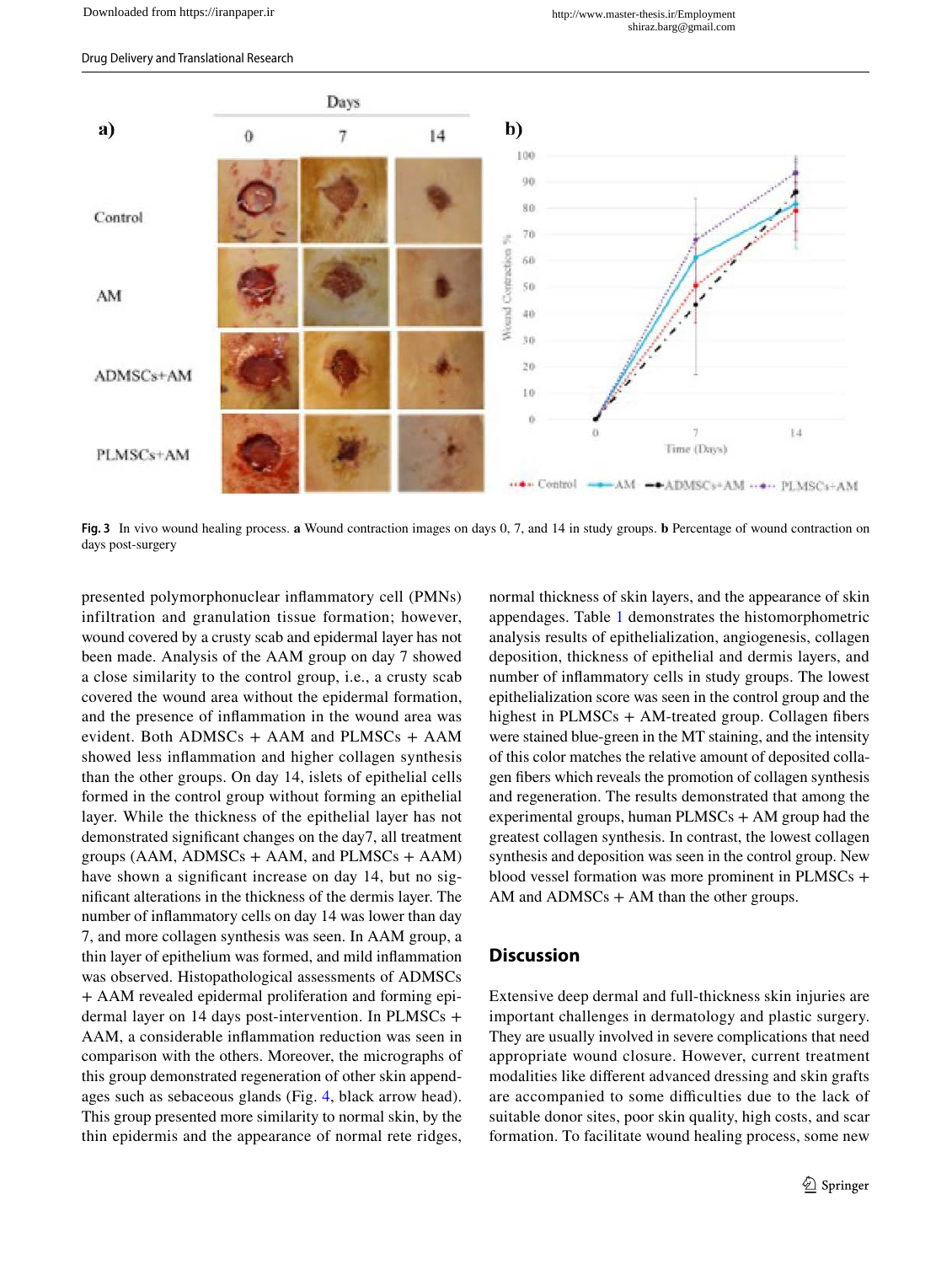

<span id="page-7-0"></span>**Fig. 4** H&E and MT stained microscopic sections of healed incisions in the diferent treatment groups. Black arrows: crusty scab, arrow heads: skin appendages, green arrows: hemorrhage, white thick arrow: epidermal layer

regenerative methods such as stem cell transplantation, tissue-engineered skin substitutes, and bioactive dressing have been suggested. Recent studies demonstrated that applying MSCs may have benefcial efects on wound healing process [\[9,](#page-9-7) [11](#page-9-8), [12](#page-9-9), [27](#page-10-5)]. Wu et al. noted that BMderived mesenchymal stem cells (BM-MSCs) increase the wound healing process in non-diabetic and diabetic mice by enhancing angiogenesis, re-epithelialization, and cell infltration [[28](#page-10-6)]. Sasaki et al. suggested that MSC therapy accelerates skin wound healing especially refractory, common therapy-resistant skin ulcers [[29](#page-10-7)]. Majority of cell-based studies have demonstrated that MSCs are safe and efficient cell sources for wound treatment with no need for immunosuppression which make it suitable for allotransplantation [[30](#page-10-8)]. More recent, allogeneic MSCs have been center of attraction as suitable source for offthe-shelf products that are easier to scale up and commercialization [[31](#page-10-9)]. In current study, we applied two sources of human MSCs in a xenotransplantation model without immunosuppression. Tissue engineering is a new approach to boost cell transplantation efects. Combination of scaffold with stem cells improves its viability, proliferation, regenerative efects, and applicability. Tissue-engineered products could be a suitable solution to several kinds of skin defects that are refractory to standard therapies. They produce diferent cytokines and growth factors which stimulate cell proliferation and collagen synthesis and reduce pain, infammation, infection, and scaring. These grafts can also serve as a biodegradable scafold which provides a matrix to induce cell attachment and proliferation and protects wound bed against infection. Furthermore, these scaffolds could be a good carrier for delivery and maintenance of cells in the site of transplantation [[11](#page-9-8), [32,](#page-10-10) [33](#page-10-11)]. Fresh and preserved AM has been applied for decades as a biological wound dressing. According to the previous studies, AM efects on wound healing are attributed to its anti-infammatory, angiogenic, and antifbrotic properties [[34](#page-10-12)–[37](#page-10-13)]. AM can synthesize and release growth factors and cytokines such as transforming growth factors ( $TGF\alpha$ ,  $TGF\beta$ ), basic fibroblast growth factor (bFGF), epidermal growth factor (EGF), hepatic growth factor (HGF), keratinocyte growth factor (KGF), interleukin-4 (IL-4), IL-6, IL-8, β-defensins, prostaglandins, and natural inhibitors of matrix metalloproteases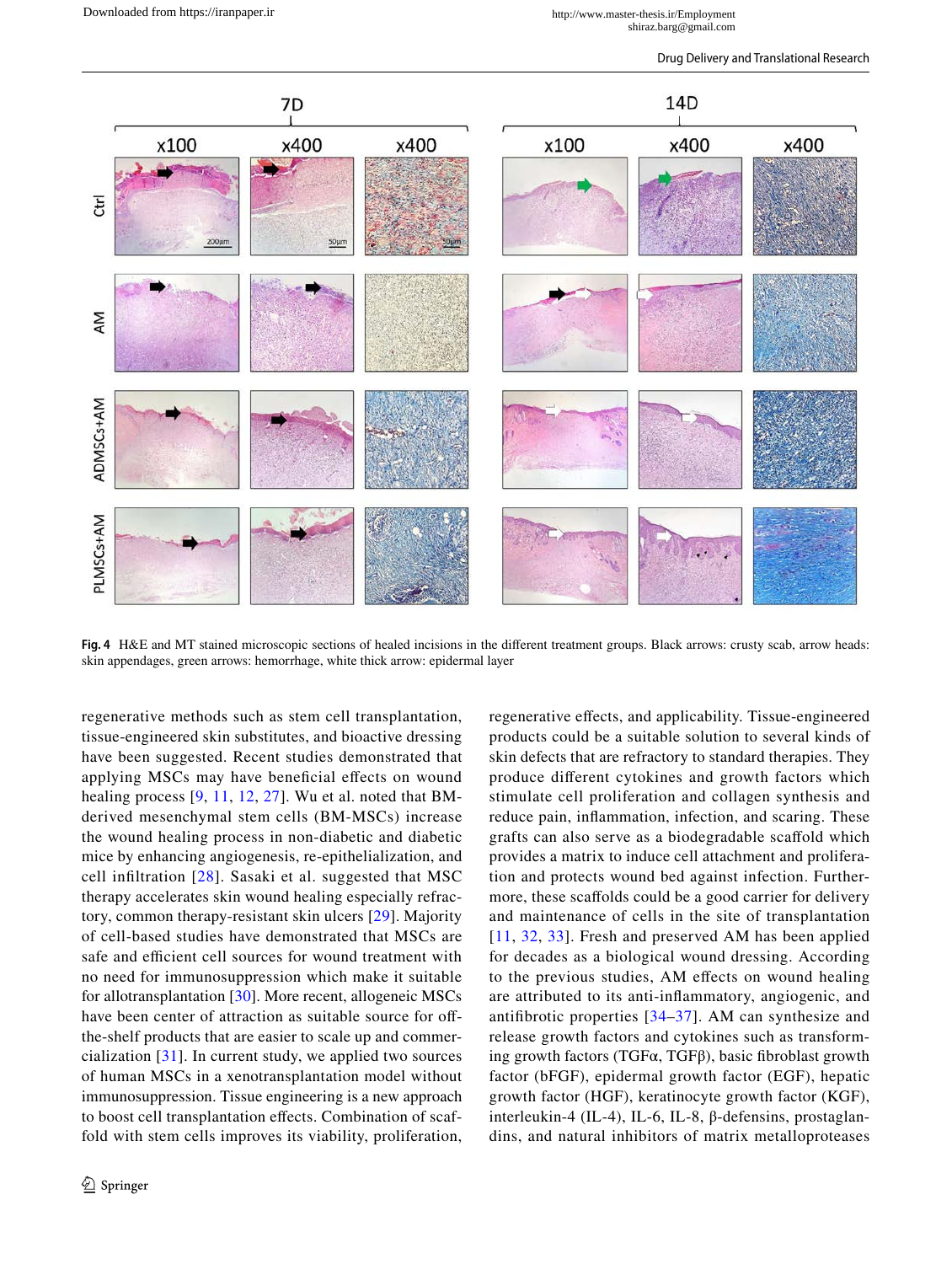<span id="page-8-0"></span>

| <b>Table 1</b> Histomorphometric analysis of different experimental groups at days 7 and 14 post-intervention |  |
|---------------------------------------------------------------------------------------------------------------|--|
|---------------------------------------------------------------------------------------------------------------|--|

| Time interval<br>Groups<br>Analysis                              | Day 7              |                           |                          |                          | Day 14            |                                           |                           |                                           |
|------------------------------------------------------------------|--------------------|---------------------------|--------------------------|--------------------------|-------------------|-------------------------------------------|---------------------------|-------------------------------------------|
|                                                                  | Control            | <b>AAM</b>                | ADM-<br>$SCs + AM$       | PLM-<br>$SCs + AM$       | Control           | AAM                                       | ADM-<br>$SCs + AM$        | $PLMSCs + AM$                             |
|                                                                  |                    |                           |                          |                          |                   |                                           |                           |                                           |
| Epithelializa-<br>tion Score in<br>$(N=3)$                       | 0.0,0              | 0,1,0                     | 1,1,0                    | 1,0,1                    | 1,0,0             | 1,2,2                                     | 3,3,4                     | 4,4,4                                     |
| Blood ves-<br>sels/5 HPF<br>$(\times 400)$<br>(mean $\pm$<br>SD) | $6.6 (\pm 4.0)$    | $25.6** (\pm 4.0)$        | $39.6***$<br>$(\pm 5.6)$ | $41.0***$<br>$(\pm 4.0)$ | $15.6 (\pm 2.5)$  | $42.3*(\pm 4.7)$                          | $43.0*(\pm 4.0)$          | $50.6*** (\pm 8.7)$                       |
| Collagen den-<br>sity $(\%)$<br>$(\text{mean} \pm \text{SD})$    | 14.0 $(\pm 3.0)$   | $32.3**({\pm}7.3)$        | $36.3*(\pm 3.5)$         | $62.0***$<br>$(\pm 5.5)$ | $42.0 \pm 3.6$    | $57.0^{**} (\pm 3.0)$ 67.6* ( $\pm 4.7$ ) |                           | $80.6*** (\pm 3.5)$                       |
| Thickness<br>of epithe-<br>lial layer<br>(microm-<br>eter)       |                    |                           |                          |                          |                   | $26.5***$<br>$(\pm 3.2)$                  | $32.1***$<br>$(\pm 2.7)$  | $37.8*** (\pm 3.1)$                       |
| Thickness<br>of dermis<br>(microm-<br>eter)                      |                    |                           |                          |                          | 720.3 $(\pm 19)$  | $662.3**$<br>$(\pm 31.2)$                 |                           | 740.1 ( $\pm 20.6$ ) 713.8 ( $\pm 14.4$ ) |
| Inflammatory<br>cells                                            | $157.6 (\pm 21.9)$ | $122.3**$<br>$(\pm 15.2)$ | 65.66***<br>$(\pm 14.9)$ | $60***$ ( $\pm$ 44)      | $105.8 (\pm 9.7)$ | $89.6 (\pm 8.1)$                          | $37.6***$<br>$(\pm 13.9)$ | $26.1***$ (±6.6)                          |

Values indicate treatment group versus control group

\**P*<0.05; \*\**P*<0.01; \*\*\**P*<0.001

that all are involved in diferent stages of wound healing. Recently, some studies have used AAM as a natural scaffold for producing tissue-engineered grafts. Diferent cell types such as fbroblasts, mesenchymal stem cells, limbal stem cells, hair follicle stem cells, and keratinocytes have been cultured on AAM scaffold [[38–](#page-10-14)[42](#page-10-15)]. Fatemi et al. demonstrated that transplantation of ADMSC-seeded AAM in mouse model of third degree burn can accelerate wound healing and improve fbroplasia, epithelialization, and neovascularization of wounds [[43](#page-10-16)]. In another study by Mahmoudi-Rad et al., AAM was applied as a substrate for human fbroblast culture and then transplanted in rat model of full-thickness wound. They showed that transplantation of fbroblast + AAM can signifcantly improve wound contraction, epithelialization, and matrix remodeling compared with the control group [[44\]](#page-10-17). A study conducted by Chehelcheraghi et al. demonstrated that in comparison with the control group BM, MSC-seeded AAM transplantation signifcantly improved survival of random skin fap in rats [[45](#page-10-18)]. The results of our experiment were similar to the aforementioned studies. The AAM could strongly support attachment and expansion of ADMSCs and PLMSCs. The resulting constructs considerably improved healing process in rat model of excisional

wound. In histopathology assessment, neovascularization, re-epithelialization, and collagen remodeling were signifcantly better than the AAM and control group. In the current study, we compared the effect of two different sources of MSCs on wound healing and found that PLMSCs + AAM yielded the best results including the normal thickness of the epidermal layer and regeneration of skin appendages. It can be attributed to the fetal origin of PLMSCs that causes its phenotypic plasticity, immunomodulatory, and angiogenic properties [[46\]](#page-10-19). The unique angiogenic and immunomodulatory efect of PLMSCs has been reported in different clinical trials [[47–](#page-10-20)[49](#page-10-21)]. Few studies have reported clinical applications of cell-seeded AAM in diferent skin lesions. Moravvej et al. studied the effect of fibroblast-seeded AAM for the treatment of dystrophic epidermolysis bullosa. Signifcant decrease in qualitative wound scores and wound size were observed in their study [[50](#page-10-22)]. In a clinical trial reported by Hashemi et al., AAM seeded with Wharton's jelly MSC was used in 5 patients with chronic diabetic wound. They concluded that this tissue-engineered graft could signifcantly accelerate the wound healing process comparing with the control group  $[51]$  $[51]$ . Osman et al. investigated the effect of autologous BMMSC injection in combination with AM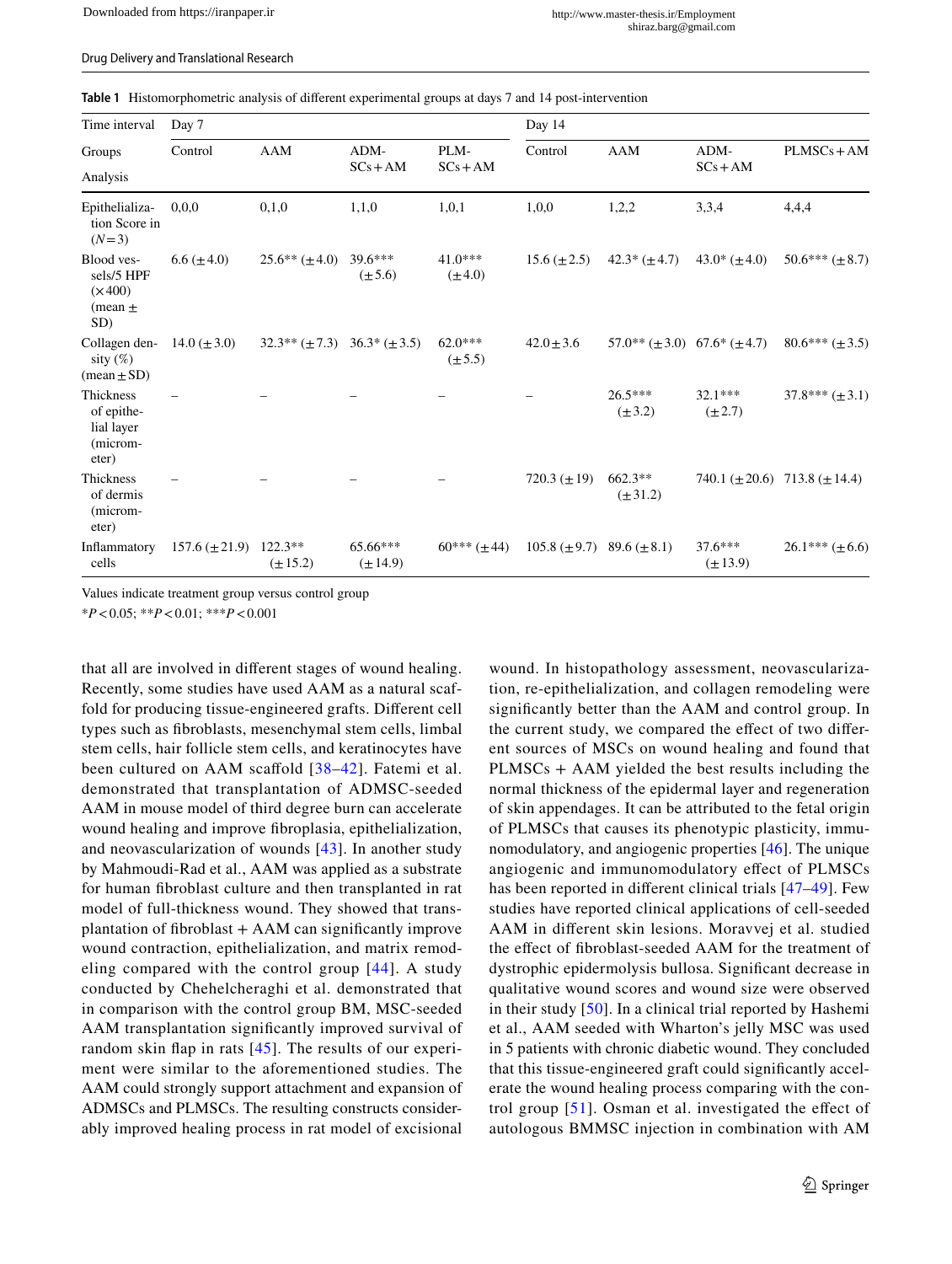transplantation in 6 patients with leg ulcer. They found that this combination is a safe and efective treatment for non-healing chronic leg ulcer [[52](#page-10-24)]. The future perspective of our study was clinical application of stem cell–seeded AAM in wound management. In this preliminary study, we assessed feasibility of manufacturing a clinically applicable tissue-engineered product using GMP-friendly protocols. Considering the importance of ancillary materials in safety and efficacy of the cell therapy products  $[53]$  $[53]$ , we used reagents that could be easily replaced by their clinical or GMP-grade counterparts. To improve the safety of our cell products, some modifcations were made in our previously published protocol [[24](#page-10-1), [54](#page-10-26)]. We used animal origin free collagenase (Collagenase CLSAFA/AF, Worthington, USA) and replaced FBS with human platelet lysate. Furthermore, we compared two commonly used sources of allogenic MSCs to fnd the best candidate for future studies in feld of wound regeneration. Although some confounding factors such as donor variation, small number of animals in each study group, and induced wound model might be responsible for diferences between ADMSCs and PLMSCs groups, we concluded that PLM-SCs are more suitable candidate for our future studies. We used cryopreserved MSCs and AM to produce tissue engineered dressing, but the fnal products were applied as fresh grafts. To manufacture an off-the-shelf product, further studies are suggested to fnd the best cryopreservation protocol and packaging materials for the fnal product. This approach enhances the safety of the fnal product and makes it more accessible for the patients.

# **Conclusion**

This animal study demonstrated that seeding of ADMSCs and PLMSCs on AAM can considerably boost its efect in wound healing. Furthermore, PLMSCs showed more benefcial regenerative efects than ADMSCs in rat model of excisional wound.

**Acknowledgements** The authors would like to acknowledge Dr. Mohsen Khorshidi and Shokouh Salimi for their kind support.

# **References**

- <span id="page-9-0"></span>1. Tonnesen MG, Feng X, Clark RAF. Angiogenesis in wound healing. J Investig Dermatol Symp Proc. 2000;5(1):40–6.
- <span id="page-9-1"></span>2. Hausherr T, Nuss K, Thein E, Krähenbühl S, Applegate L, Pioletti D. Efect of temporal onsets of mechanical loading on bone formation inside a tissue engineering scafold combined with cell therapy. Bone Rep. 2018;8:173–9.
- 3. Thomas D, O'Brien T, Pandit A. Toward customized extracellular niche engineering: progress in cell-entrapment technologies. Adv Mater. 2018;30(1):1703948.
- <span id="page-9-2"></span>4. O'Rourke C, Day A, Murray-Dunning C, Thanabalasundaram L, Cowan J, Stevanato L, et al. An allogeneic 'off the shelf' therapeutic strategy for peripheral nerve tissue engineering using clinical grade human neural stem cells. Sci Rep. 2018;8(1):2951.
- <span id="page-9-3"></span>5. Arjmand B, Goodarzi P, Aghayan HR, Payab M, Rahim F, Alavi-Moghadam S, et al. Co-transplantation of human fetal mesenchymal and hematopoietic stem cells in type 1 diabetic mice model. Front Endocrinol. 2019;10:761.
- <span id="page-9-4"></span>6. Goodarzi P, Falahzadeh K, Nematizadeh M, Farazandeh P, Payab M, Larijani B, et al. Tissue engineered skin substitutes. Adv Exp Med Biol. 2018;1107:143–88.
- <span id="page-9-5"></span>7. Zeng X, Tang Y, Hu K, Jiao W, Ying L, Zhu L, et al. Three-week topical treatment with placenta-derived mesenchymal stem cells hydrogel in a patient with diabetic foot ulcer: a case report. Medicine (Baltimore). 2017;96(51):e9212-e.
- <span id="page-9-6"></span>8. Baraniak PR, McDevitt TC. Stem cell paracrine actions and tissue regeneration. Regen Med. 2010;5(1):121–43.
- <span id="page-9-7"></span>9. Lei Z, Singh G, Min Z, Shixuan C, Xu K, Pengcheng X, et al. Bone marrow-derived mesenchymal stem cells laden novel thermo-sensitive hydrogel for the management of severe skin wound healing. Mater Sci Eng C. 2018;90:159–67.
- 10. Caruana G, Bertozzi N, Boschi E, Grieco MP, Grignaffini E, Raposio E. Role of adipose-derived stem cells in chronic cutaneous wound healing. Ann Ital Chir. 2015;86:1–4.
- <span id="page-9-8"></span>11. Goodarzi P, Alavi-Moghadam S, Sarvari M, Tayanloo Beik A, Falahzadeh K, Aghayan H, et al. Adipose tissue-derived stromal cells for wound healing. Adv Exp Med Biol. 2018.
- <span id="page-9-9"></span>12. Isakson M, De Blacam C, Whelan D, McArdle A, Clover A. Mesenchymal stem cells and cutaneous wound healing: current evidence and future potential. Stem Cells Int. 2015;2015.
- <span id="page-9-10"></span>13. Human placenta-derived mesenchymal stem/stromal cells. The Biology and Therapeutic Application of Mesenchymal Cells 2016. p. 32–8.
- <span id="page-9-11"></span>14. Virador GM, de Marcos L, Virador VM. Skin wound healing: refractory wounds and novel solutions. In: Turksen K, editor. Skin Stem Cells: Methods and Protocols. New York, NY: Springer New York; 2019. p. 221–41.
- <span id="page-9-12"></span>15. Yusof N, Hilmy N. Historical development of amnion. Human Amniotic Membrane: World Scientifc; 2017. p. 73–86.
- <span id="page-9-13"></span>16. Mrugala A, Sui A, Plummer M, Altman I, Papineau E, Frandsen D, et al. Amniotic membrane is a potential regenerative option for chronic non-healing wounds: a report of fve cases receiving dehydrated human amnion/chorion membrane allograft. Int Wound J. 2016;13(4):485–92.
- <span id="page-9-14"></span>17. Chehelcheraghi F, Eimani H, Homayoonsadraie S, Torkaman G, Amini A, Alavi Majd H, et al. Efects of acellular amniotic membrane matrix and bone marrow-derived mesenchymal stem cells in improving random skin fap survival in rats. Iran Red Crescent Med J. 2016;18(6):e25588-e.
- 18. Kong P, Xie X, Li F, Liu Y, Lu Y. Placenta mesenchymal stem cell accelerates wound healing by enhancing angiogenesis in diabetic Goto-Kakizaki (GK) rats. Biochem Biophys Res Commun. 2013;438(2):410–9.
- 19. Castellanos G, Bernabé-García Á, Moraleda JM, Nicolás FJ. Amniotic membrane application for the healing of chronic wounds and ulcers. Placenta. 2017;59:146–53.
- <span id="page-9-15"></span>20. Baradaran Rafei AR, Aghayan HR, Arjmand B. Amniotic membrane transplantation: Javadi MA; 2007.
- <span id="page-9-16"></span>21. Kim SS, Song CK, Shon SK, Lee KY, Kim CH, Lee MJ, et al. Efects of human amniotic membrane grafts combined with marrow mesenchymal stem cells on healing of full-thickness skin defects in rabbits. Cell Tissue Res. 2009;336(1):59–66.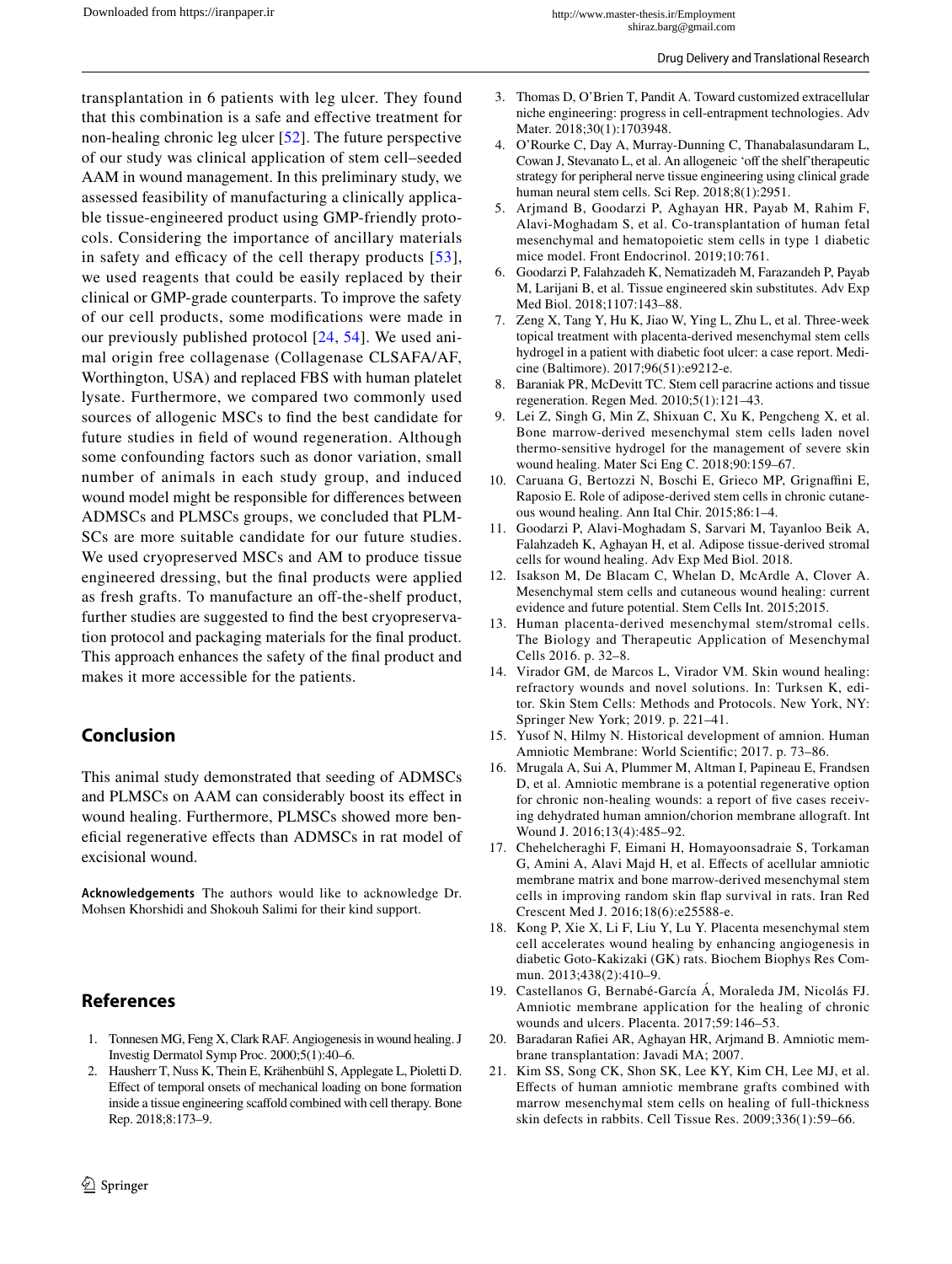- <span id="page-10-0"></span>22. Aghayan HR, Goodarzi P, Baradaran-Rafii A, Larijani B, Moradabadi L, Rahim F, et al. Bacterial contamination of amniotic membrane in a tissue bank from Iran. Cell Tissue Bank. 2013;14(3):401–6.
- <span id="page-10-2"></span>23. Aghayan HR, Goodarzi P, Arjmand B. GMP-compliant human adipose tissue-derived mesenchymal stem cells for cellular therapy. Methods Mol Biol (Clifton, NJ). 2015;1283:93–107.
- <span id="page-10-1"></span>24. Aghayan HR, Payab M, Mohamadi-Jahani F, Aghayan SS, Larijani B, Arjmand B. GMP-compliant production of human placenta-derived mesenchymal stem cells. 2020.
- <span id="page-10-3"></span>25. Wang X, Ge J, Tredget EE, Wu Y. The mouse excisional wound splinting model, including applications for stem cell transplantation. Nat Protoc. 2013;8(2):302–9.
- <span id="page-10-4"></span>26. Sardari K, Kakhki EG, Mohri M. Evaluation of wound contraction and epithelialization after subcutaneous administration of Theranekron® in cows. Comp Clin Pathol. 2007;16(3):197–200.
- <span id="page-10-5"></span>27. Abd-Allah SH, El-Shal AS, Shalaby SM, Abd-Elbary E, Mazen NF, Abdel Kader RR. The role of placenta-derived mesenchymal stem cells in healing of induced full-thickness skin wound in a mouse model. IUBMB Life. 2015;67(9):701–9.
- <span id="page-10-6"></span>28. Wu Y, Chen L, Scott PG, Tredget EE. Mesenchymal stem cells enhance wound healing through diferentiation and angiogenesis. Stem Cells. 2007;25(10):2648–59.
- <span id="page-10-7"></span>29. Sasaki M, Abe R, Fujita Y, Ando S, Inokuma D, Shimizu H. Mesenchymal stem cells are recruited into wounded skin and contribute to wound repair by transdiferentiation into multiple skin cell type. J Immunol. 2008;180(4):2581–7.
- <span id="page-10-8"></span>30. Kastrup J, Haack-Sørensen M, Juhl M, Harary Søndergaard R, Follin B, Drozd Lund L, et al. Cryopreserved off-the-shelf allogeneic adipose-derived stromal cells for therapy in patients with ischemic heart disease and heart failure—a safety study. Stem Cells Transl Med. 2017;6(11):1963–71.
- <span id="page-10-9"></span>31. Sterodimas A, de Faria J, Nicaretta B, Pitanguy I. Tissue engineering with adipose-derived stem cells (ADSCs): current and future applications. J Plast Reconstr Aesthet Surg. 2010;63(11):1886–92.
- <span id="page-10-10"></span>32. Miyazaki H, Tsunoi Y, Akagi T, Sato S, Akashi M, Saitoh D. A novel strategy to engineer pre-vascularized 3-dimensional skin substitutes to achieve efficient, functional engraftment. Sci Rep. 2019;9(1):7797.
- <span id="page-10-11"></span>33. Kallis PJ, Friedman AJ, Lev-Tov H. A guide to tissue-engineered skin substitutes. Journal of drugs in dermatology : JDD. 2018;17(1):57–64.
- <span id="page-10-12"></span>34. Li Q, Radenbaugh P, Moroi S. Evidence of Anti–Infammatory and Anti–Fibrotic Efects of Cryo–Preserved Human Amniotic Membrane. Invest Ophthalmol Vis Sci. 2006;47(13):47-.
- 35. Faraj LA, Stewart EA, Albert R, Allen CL, Petrovski G, Dua HS, et al. In vitro anti-angiogenic efects of cryo-preserved amniotic membrane and the role of TIMP2 and thrombospondin. Journal of EuCornea. 2018;1(1):3–7.
- 36. Mamede KM, SANT'ANNA LB. Antifbrotic efects of total or partial application of amniotic membrane in hepatic fbrosis. An Acad Brasil Ciênc. 2019;91(3).
- <span id="page-10-13"></span>37. ElHeneidy H, Omran E, Halwagy A, Al-Inany H, Al-Ansary M, Gad A. Amniotic membrane can be a valid source for wound healing. Int J Womens Health. 2016;8:225–31.
- <span id="page-10-14"></span>38. Biocompatibility and potential of acellular human amniotic membrane to support the attachment and proliferation of allogeneic cells. Tissue Eng A. 2008;14(4):463–72.
- 39. Koizumi N, Inatomi T, Quantock AJ, Fullwood NJ, Dota A, Kinoshita S. Amniotic Membrane as a Substrate for Cultivating Limbal Corneal Epithelial Cells for Autologous Transplantation in Rabbits. Cornea. 2000;19(1):65–71.
- 40. Wilshaw S-P, Kearney J, Fisher J, Ingham E. Biocompatibility and potential of acellular human amniotic membrane to support the attachment and proliferation of allogeneic cells. Tissue Eng Part A. 2008;14(4):463–72.
- 41. Liu P, Guo L, Zhao D, Zhang Z, Kang K, Zhu R, et al. Study of human acellular amniotic membrane loading bone marrow mesenchymal stem cells in repair of articular cartilage defect in rabbits. Genet Mol Res. 2014;13(3):7992–8001.
- <span id="page-10-15"></span>42. Liu F, Zhou H, Du W, Huang X, Zheng X, Zhang C, et al. Hair follicle stem cells combined with human allogeneic acellular amniotic membrane for repair of full thickness skin defects in nude mice. J Tissue Eng Regen Med. 2020;14(5):723–35.
- <span id="page-10-16"></span>43. Fatemi MJ, Khajerahimi AA, Nikoumaram B, Sakhaei M, Mostafavi S, Atashi A, et al. Amniotic membrane seeded with mesenchymal adipose-derived stem cell for coverage of wound in third degree burn: an experimental study. Tehran University Medical Journal. 2014;72(6):367–78.
- <span id="page-10-17"></span>44. Mahmoudi Rad M, Talebpour Amiri F, Mirhoseini M, Ghasemi M, Mirzaei M, Mosafa N. Application of allogeneic fbroblast cultured on acellular amniotic membrane for full-thickness wound healing in rats. Wounds : a compendium of clinical research and practice. 2016;28(1):14–9.
- <span id="page-10-18"></span>45. Chehelcheraghi F, Eimani H, Homayoonsadraie S, Torkaman G, Amini A, Alavi Majd H, et al. Effects of acellular amniotic membrane matrix and bone marrow-derived mesenchymal stem cells in improving random skin fap survival in rats. Iran Red Crescent Med J. 2016;18(6):e25588.
- <span id="page-10-19"></span>46. Parolini O, Alviano F, Bagnara GP, Bilic G, Bühring HJ, Evangelista M, et al. Concise review: isolation and characterization of cells from human term placenta: outcome of the frst international Workshop on Placenta Derived Stem Cells. Stem Cells. 2008;26(2):300–11.
- <span id="page-10-20"></span>47. Norgren L, Weiss N, Nikol S, Hinchlife RJ, Lantis JC, Patel MR, et al. PLX-PAD cell treatment of critical limb ischaemia: rationale and design of the PACE trial. European journal of vascular and endovascular surgery : the official journal of the European Society for Vascular Surgery. 2019;57(4):538–45.
- 48. Sadeghi B, Remberger M, Gustafsson B, Winiarski J, Moretti G, Khoein B, et al. Long-term follow-up of a pilot study using placentaderived decidua stromal cells for severe acute graft-versus-host disease. Biology of blood and marrow transplantation: journal of the American Society for Blood and Marrow Transplantation. 2019;25(10):1965–9.
- <span id="page-10-21"></span>49. Ringden O, Baygan A, Remberger M, Gustafsson B, Winiarski J, Khoein B, et al. Placenta-derived decidua stromal cells for treatment of severe acute graft-versus-host disease. Stem Cells Transl Med. 2018;7(4):325–31.
- <span id="page-10-22"></span>50. Moravvej H, Abdollahimajd F, Naseh M, Piravar Z, Abolhasani E, Mozafari N, et al. Cultured allogeneic fbroblast injection vs. fbroblasts cultured on amniotic membrane scafold for dystrophic epidermolysis bullosa treatment. Br J Dermatol. 2018;179(1):72–9.
- <span id="page-10-23"></span>51. Hashemi SS, Mohammadi AA, Kabiri H, Hashempoor MR, Mahmoodi M, Amini M, et al. The healing efect of Wharton's jelly stem cells seeded on biological scafold in chronic skin ulcers: a randomized clinical trial. J Cosmet Dermatol. 2019;18(6):1961–7.
- <span id="page-10-24"></span>52. Osman A, El Ansary M, Gabr H, Gad A, Al-Inany H, El-badawy A. Using amniotic membrane graft together with autologous stem cells in treatment of leg ulcers. Regen Med. 2015;10(7):206.
- <span id="page-10-25"></span>53. Solomon J, Csontos L, Clarke D, Bonyhadi M, Zylberberg C, McNiece I, et al. Current perspectives on the use of ancillary materials for the manufacture of cellular therapies. Cytotherapy. 2016;18(1):1–12.
- <span id="page-10-26"></span>54. Aghayan H-R, Goodarzi P, Arjmand B. GMP-compliant human adipose tissue-derived mesenchymal stem cells for cellular therapy. Stem Cells and Good Manufacturing Practices: Springer; 2014. p. 93–107.

**Publisher's Note** Springer Nature remains neutral with regard to jurisdictional claims in published maps and institutional affiliations.